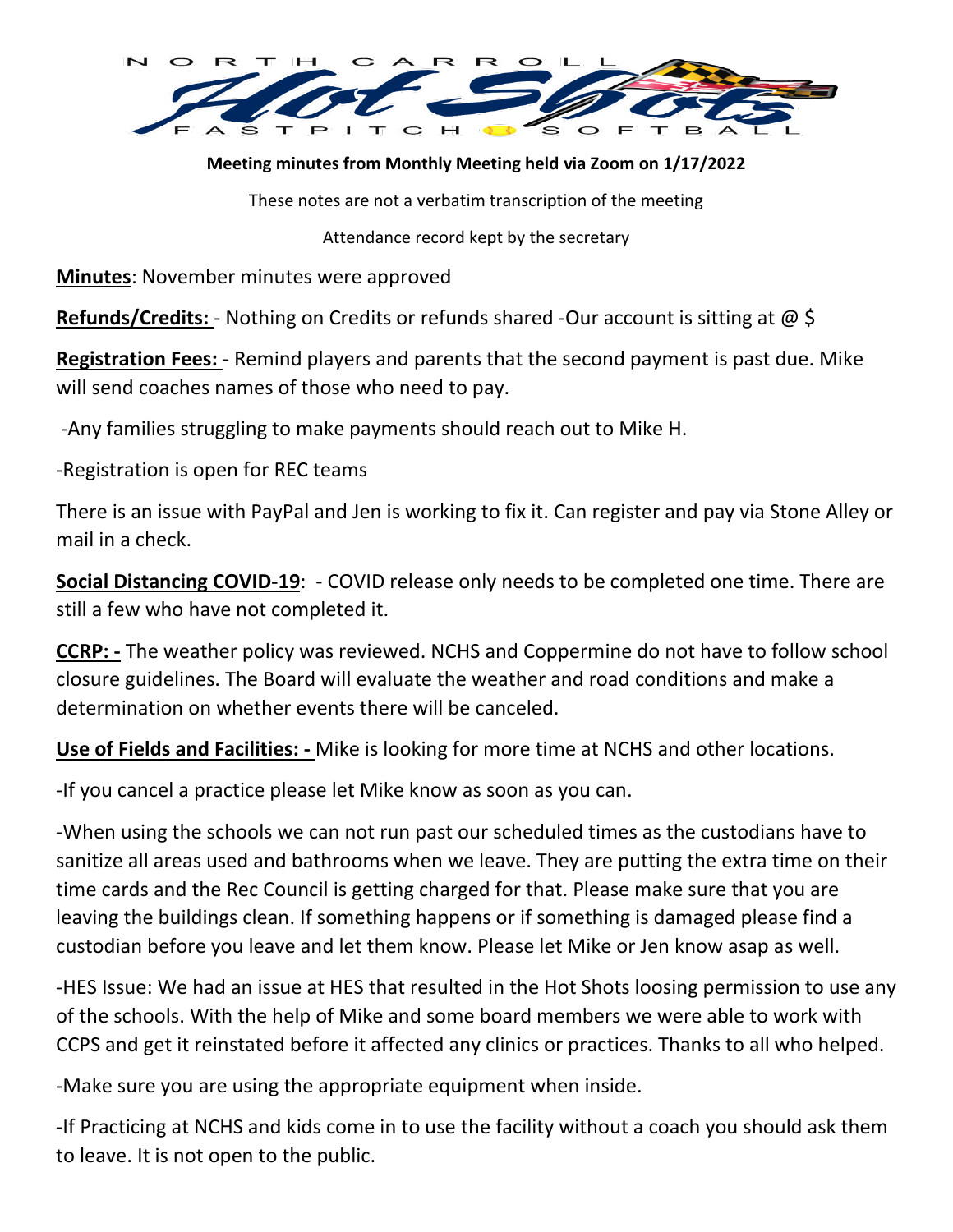-When at Coppermine and using the batting cages you can use the hard balls.

-Mike has requested the use of fields at SGE, Cape Horn, HES, MVHS-We have Panther Park

-There will be trash and recycling cans at HES that Knorr brakes has donated to them. We may use them during tournaments but make sure we empty them.

-When at the Armory make sure that the curtains on the stage are closed and that the doors are open.

**Try Outs: -** Nothing new was shared

**Fall Ball:**-Nothing new was shared

**Advertising:** - Nothing new was shared

**Clinics: -** Nothing new was shared about Hot Shots clinics

-McDaniel is hosting a camp, Mike has sent info to coaches. Make sure players mention they are from the Hot Shots when they register.

**Rec:** - Registration is open. Mike shared the numbers for the rec teams.

**Team Updates**: - Jeff Y. will need mentors to help with the younger girls. Still looking for coaches for some of the rec teams.

-Head Coaches-please send updated coaching staff list to Mike H.

-Guest player fee is \$50 a weekend, the same player should not be playing consistently

**Fields and Equipment:** - Dirt being delivered on 1/26. Being dropped on A&C -Will try to spread soon thereafter.

-Insider bat is missing from Coppermine.

-If you need equipment please let Mike H. know.

**Scholarship:** - Carlos and Mike H. presented the check to Cora.

## **Fundraising: -**

**-Pictures**-Nothing new was shared

**-Crab Sale/Feast:** - Nothing new was shared

**-Golf Tournament :** - Nothing new was shared

**-Calendar Raffle February 2022:-** All stubs and money are due to Drea no later than 1/31/22 as the drawing starts on 2/1. You do not need to wait until 1/31 to turn it in. She would prefer you turn it in along the way.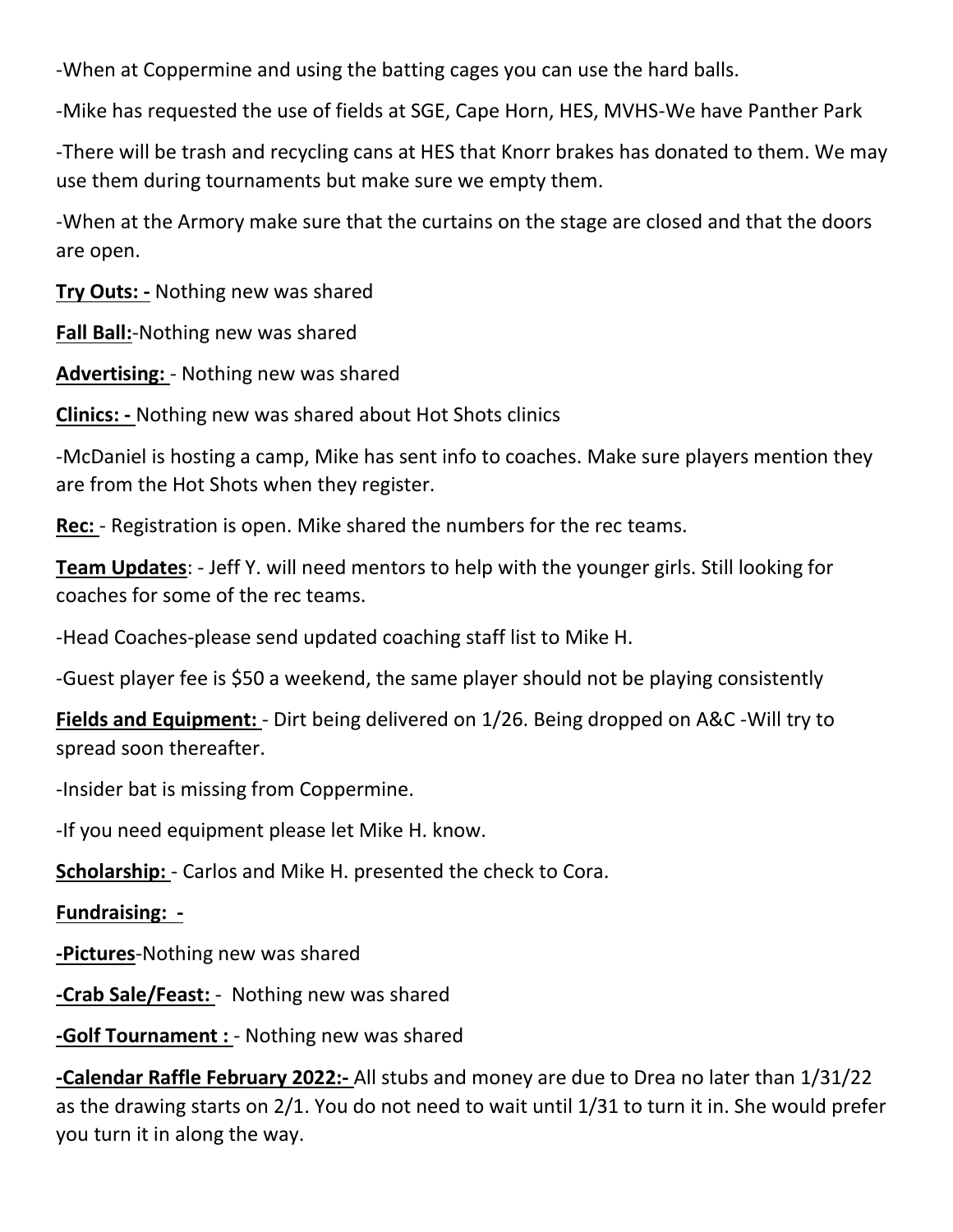**-Spring Fundraiser:** Nothing new was shared

**-Sophia Serio:** Nothing new was shared

**Tournaments: -** April 9/10 younger age groups April 21/22 older age groups

-Mike is looking at using the complex and Lions club.

-When registering for tournaments, teams that players paid \$700 get 10 tournaments per season and that includes the fall however it does not include the Hot Shots events or CML. Teams that players paid \$500 get 7 tournaments and that includes the fall however it does not include the Hot Shots events or CML. If a team registers for a tournament that is over \$700 it will count as two tournaments.

-Discussion was had about NSA, USA, USSSA organization. It was suggested to go to PA and VA. NSA is hosting Nationals in Williamsburg. For teams interested in going they should stay in Powhaten.

**Background Checks:** - Please make sure you are up to date. They are due every year. Make sure your new staff know to complete this.

**Uniforms:** The team store is open until 1/31. This will be the only opening before the season starts. Drea will check about the sock and belt sizing and have that adjusted.

-Please return the borrowed guest players' shirts to Drea.

**Spirit Wear:** Sublimated items on team store and open until 1/31

**CPR:** Nothing new was shared

**Donations: -**Nothing new was shared

**Mason Dixon:** - Hereford is ready to get started, Reisterstown area is struggling to get registrations. Haven't heard from Manheim Extreme and Mike is meeting with Westminster on 1/17/22

**CML**:- Nothing new was shared

**USSSA: -** Nothing new was shared

**Survey-** Nothing new was shared

**Hall of Fame:** Vince reviewed the guidelines

**Elections:** Nothing new was shared

**Parent, Coaches and Players presentation:** - Nothing new was shared